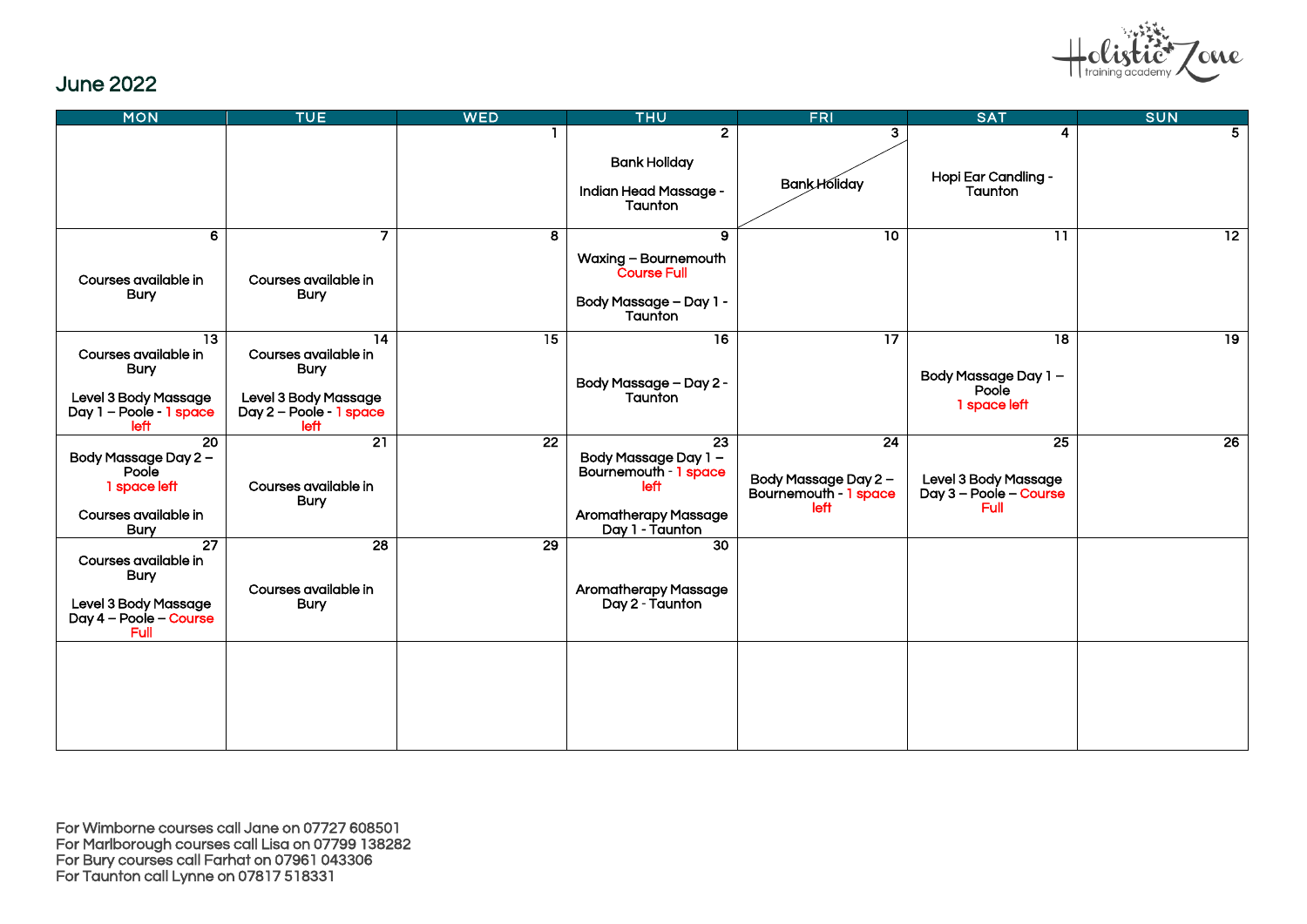

# July 2022

| <b>MON</b>                                                                                               | <b>TUE</b>                               | <b>WED</b>      | <b>THU</b>                      | <b>FRI</b>      | <b>SAT</b>                                                         | <b>SUN</b>      |
|----------------------------------------------------------------------------------------------------------|------------------------------------------|-----------------|---------------------------------|-----------------|--------------------------------------------------------------------|-----------------|
|                                                                                                          |                                          |                 |                                 |                 | $\overline{2}$                                                     | 3 <sup>1</sup>  |
|                                                                                                          |                                          |                 |                                 |                 | Body Massage Day 1 –<br>- Poole -<br>1 space left                  |                 |
| $\overline{4}$<br>Body Massage Day 2 -<br>Poole -<br>1 space left<br>Courses available in<br><b>Bury</b> | 5<br>Courses available in<br><b>Bury</b> | 6               | $\overline{7}$                  | 8               | $\overline{9}$                                                     | 10              |
| $\overline{11}$                                                                                          | $\overline{12}$                          | $\overline{13}$ | $\overline{14}$                 | $\overline{15}$ | $\overline{16}$                                                    | $\overline{17}$ |
| Courses available in<br><b>Bury</b><br><b>Holistic Facials - Poole</b><br>- Course Full                  | Courses available in<br><b>Bury</b>      |                 | Courses available in<br>Taunton |                 | Reiki & Seichem Level 1<br>Poole - Course Full                     |                 |
| $\overline{18}$                                                                                          | 19                                       | $\overline{20}$ | 21                              | $\overline{22}$ | 23                                                                 | 24              |
| Indian Head Massage –<br>Poole – Course Full                                                             |                                          |                 | Courses available in<br>Taunton |                 | <b>Facial Rejuvenation</b><br>Massage $-$ Poole $-1$<br>space left |                 |
| $\overline{25}$                                                                                          | $\overline{26}$                          | $\overline{27}$ | $\overline{28}$                 | 29              | $\overline{30}$                                                    | 31              |
| Indian Head Massage –<br>Poole – Course Full                                                             |                                          |                 | Courses available in<br>Taunton |                 | Reiki & Seichem 1-<br>Poole - 1 space left                         |                 |
|                                                                                                          |                                          |                 |                                 |                 |                                                                    |                 |
|                                                                                                          |                                          |                 |                                 |                 |                                                                    |                 |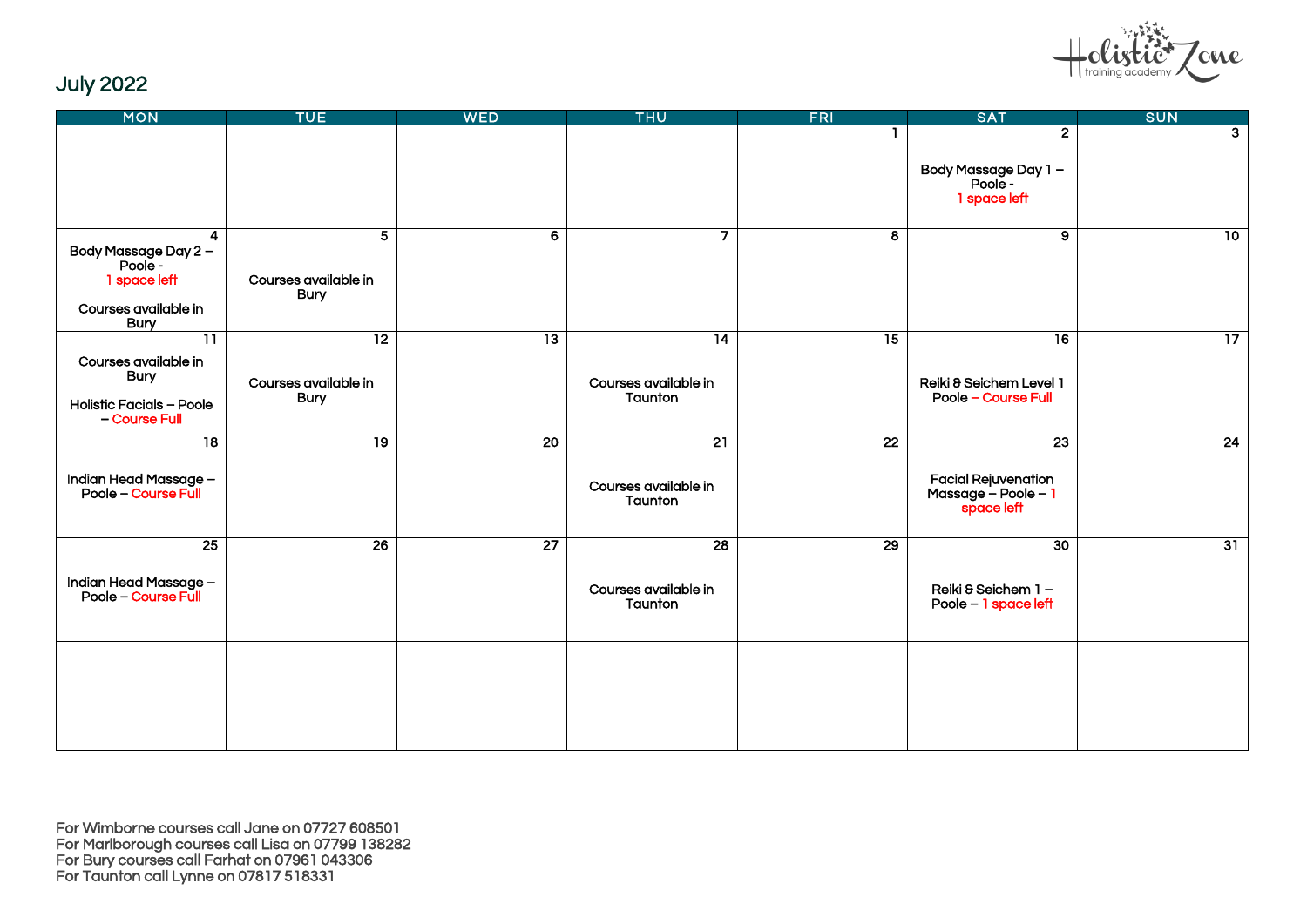

# August 2022

| <b>MON</b>                    | <b>TUE</b>      | <b>WED</b>      | <b>THU</b>                      | <b>FRI</b>      | <b>SAT</b>                            | <b>SUN</b>      |
|-------------------------------|-----------------|-----------------|---------------------------------|-----------------|---------------------------------------|-----------------|
|                               | 2 <sup>1</sup>  | 3               | 4                               | $\overline{5}$  | 6                                     | $\overline{7}$  |
|                               |                 |                 | Courses available in<br>Taunton |                 | Reiki & Seichem 2 -<br>Poole          |                 |
| $\overline{\mathbf{8}}$       | $\overline{9}$  | 10              | $\overline{11}$                 | $\overline{12}$ | $\overline{13}$                       | $\overline{14}$ |
| Reiki & Seichem 3 -<br>Poole  |                 |                 | Courses available in<br>Taunton |                 | Body Massage Day 1 -<br>- Poole -     |                 |
| $\overline{15}$               | $\overline{16}$ | $\overline{17}$ | $\overline{18}$                 | $\overline{19}$ | $\overline{20}$                       | 21              |
| Body Massage Day 2 –<br>Poole |                 |                 | Courses available in<br>Taunton |                 | Seated Acupressure<br>Massage - Poole |                 |
| $\overline{22}$               | $\overline{23}$ | 24              | 25                              | 26              | $\overline{27}$                       | 28              |
| $\overline{29}$               | 30              | $\overline{31}$ |                                 |                 |                                       |                 |
| <b>Bank Holiday</b>           |                 |                 |                                 |                 |                                       |                 |
|                               |                 |                 |                                 |                 |                                       |                 |
|                               |                 |                 |                                 |                 |                                       |                 |
|                               |                 |                 |                                 |                 |                                       |                 |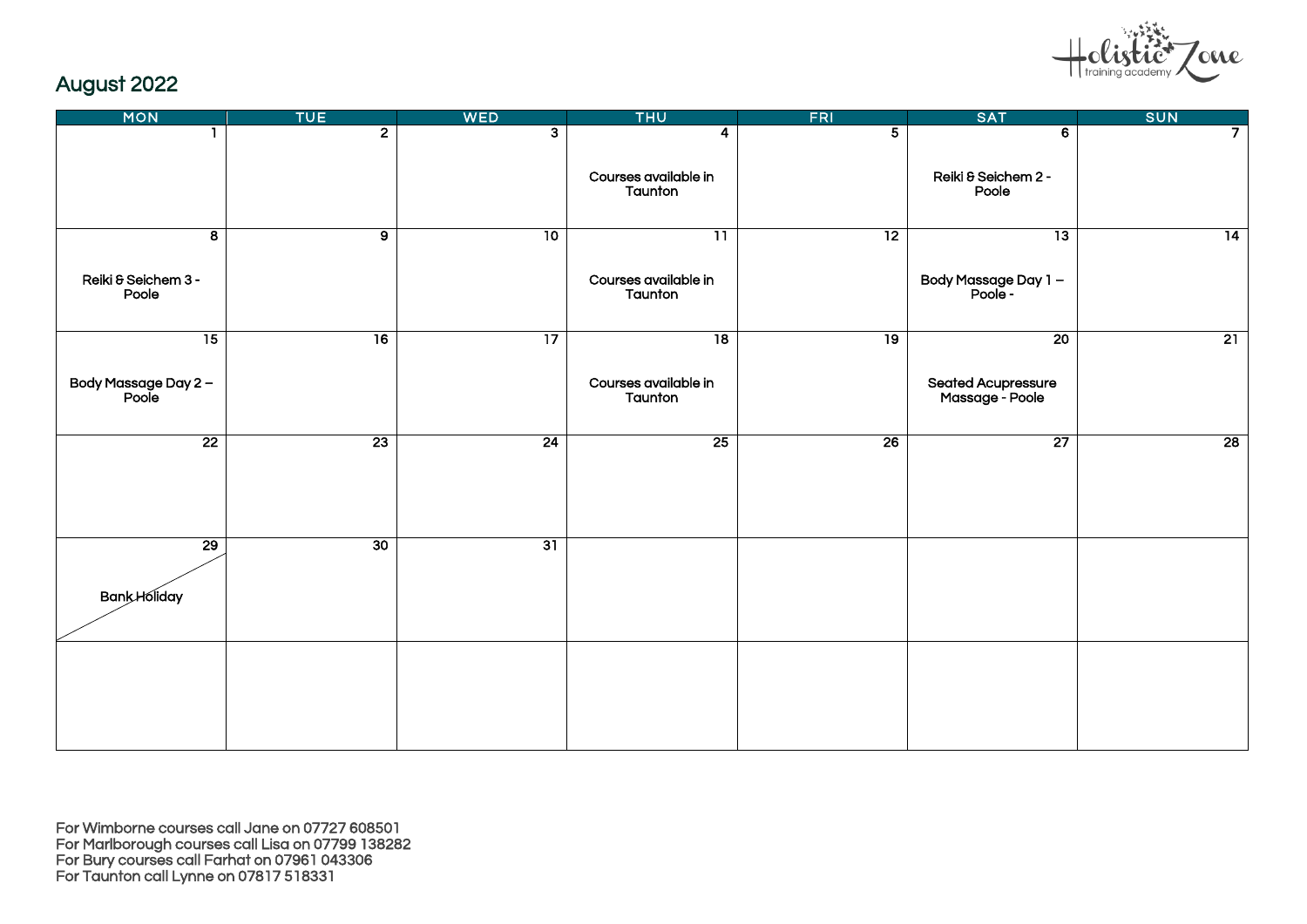

# September 2022

| <b>MON</b>                                                      | <b>TUE</b>                             | <b>WED</b>      | <b>THU</b>                                                                 | <b>FRI</b>      | <b>SAT</b>                                                                                  | <b>SUN</b>      |
|-----------------------------------------------------------------|----------------------------------------|-----------------|----------------------------------------------------------------------------|-----------------|---------------------------------------------------------------------------------------------|-----------------|
|                                                                 |                                        |                 |                                                                            | $\overline{2}$  | $\overline{a}$                                                                              | 4               |
| $\overline{5}$<br>Level 3 Body Massage<br>Day 1 – Poole         | $\overline{6}$                         | $\overline{7}$  | ತ<br>Holistic Facial -<br>Bournemouth<br>Courses available in<br>Taunton   | $\overline{9}$  | 10<br>Aromatherapy Massage<br>Day 1 -Poole                                                  | $\overline{11}$ |
| $\overline{12}$<br><b>Aromatherapy Massage</b><br>Day 2 - Poole | $\overline{13}$                        | $\overline{14}$ | $\overline{15}$<br>Courses available in<br>Taunton                         | $\overline{16}$ | $\overline{17}$<br>Level 3 Body Massage<br>Day 2 – Poole<br>Courses available in<br>Taunton | $\overline{18}$ |
| $\overline{19}$<br>Level 3 Body Massage<br>Day 3 – Poole        | 20                                     | $\overline{21}$ | $\overline{22}$<br>Waxing - Bournemouth<br>Courses available in<br>Taunton | $\overline{23}$ | 24<br>Level 3 Body Massage<br>Day 4 – Poole                                                 | 25              |
| $\overline{26}$<br><b>Bank Holiday</b>                          | $\overline{27}$<br><b>Bank Holiday</b> | $\overline{28}$ | $\overline{29}$                                                            | 30              |                                                                                             |                 |
|                                                                 |                                        |                 |                                                                            |                 |                                                                                             |                 |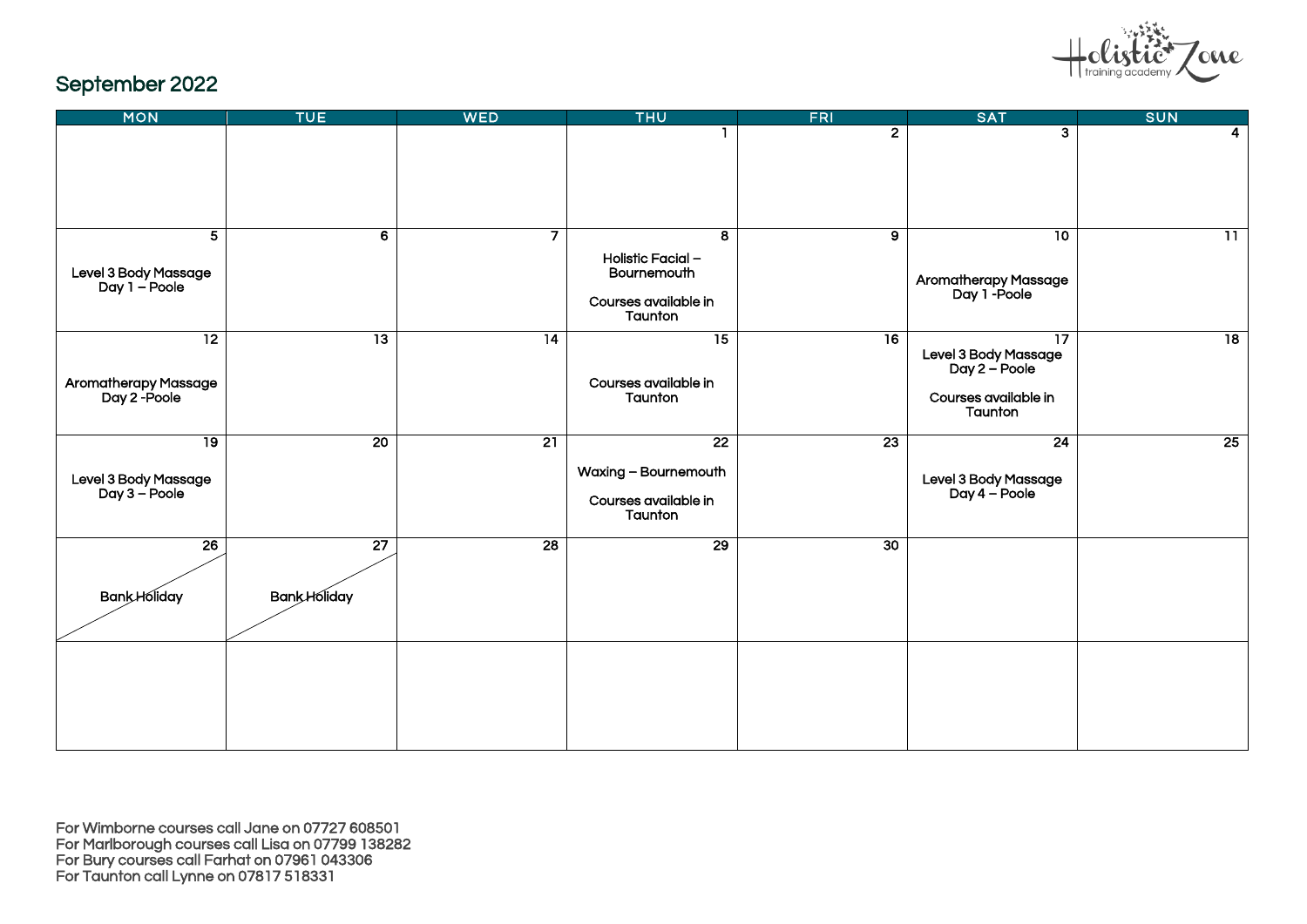

#### October 2022

| <b>MON</b>                                       | <b>TUE</b>              | <b>WED</b>      | <b>THU</b>                                                                      | <b>FRI</b>                               | <b>SAT</b>                                                   | <b>SUN</b>     |
|--------------------------------------------------|-------------------------|-----------------|---------------------------------------------------------------------------------|------------------------------------------|--------------------------------------------------------------|----------------|
|                                                  |                         |                 |                                                                                 |                                          |                                                              | $\overline{2}$ |
| $\overline{2}$                                   | $\overline{\mathbf{3}}$ | 4               | $\overline{6}$<br>Body Massage Day 1 -<br>Bournemouth                           | 7<br>Body Massage Day 2 -<br>Bournemouth | $\overline{\mathbf{8}}$                                      | $\overline{9}$ |
| $\overline{10}$                                  | $\overline{11}$         | $\overline{12}$ | $\overline{13}$                                                                 | $\overline{14}$                          | $\overline{15}$<br>- Body Massage Day 1<br>Poole             | 16             |
| $\overline{17}$<br>- Body Massage Day 2<br>Poole | $\overline{18}$         | 19              | $\overline{20}$<br><b>Advanced Intimate</b><br>Female Waxing -<br>- Bournemouth | $\overline{21}$                          | $\overline{22}$<br>Courses available in<br>Taunton           | 23             |
| 24<br>Indian Head Massage -<br>Poole             | 25                      | $\overline{26}$ | $\overline{27}$                                                                 | $\overline{28}$                          | $\overline{29}$<br>Advanced & Deep<br>Tissue Massage - Poole | 30             |
| 31                                               |                         |                 |                                                                                 |                                          |                                                              |                |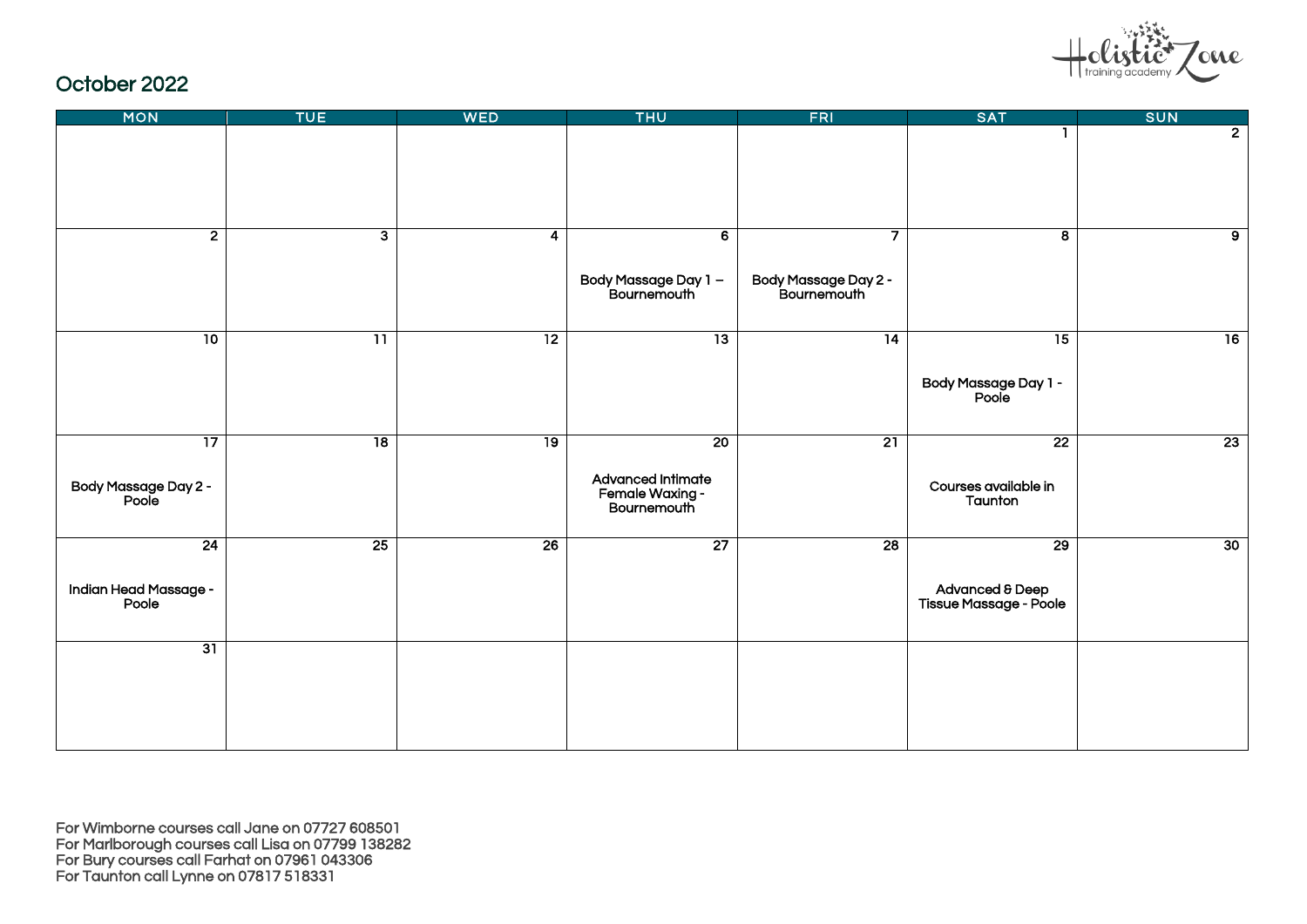

#### November 2022

|                                             |                         | $\overline{2}$  | $\overline{\mathbf{3}}$                                | 4               | 5 <sup>5</sup>                    | $\overline{6}$  |
|---------------------------------------------|-------------------------|-----------------|--------------------------------------------------------|-----------------|-----------------------------------|-----------------|
|                                             |                         |                 | Advanced and Deep<br>- Tissue Massage<br>- Bournemouth |                 | <b>Holistic Facial - Poole</b>    |                 |
| $\overline{7}$                              | $\overline{\mathbf{8}}$ | $\overline{9}$  | $\overline{10}$                                        | $\overline{11}$ | 12                                | $\overline{13}$ |
| Reiki & Seichem Level 2 -<br>Poole          |                         |                 |                                                        |                 |                                   |                 |
| 14                                          | $\overline{15}$         | 16              | $\overline{17}$                                        | $\overline{18}$ | 19                                | 20              |
|                                             |                         |                 | <b>Holistic Facial -</b><br>Bournemouth                |                 | Aromatherapy<br>Technique - Poole |                 |
| 21                                          | $\overline{22}$         | $\overline{23}$ | 24                                                     | $\overline{25}$ | $\overline{26}$                   | 27              |
| Advanced and Deep<br>Tissue Massage - Poole |                         |                 |                                                        |                 |                                   |                 |
| 28                                          | 29                      | 30              |                                                        |                 |                                   |                 |
|                                             |                         |                 |                                                        |                 |                                   |                 |
|                                             |                         |                 |                                                        |                 |                                   |                 |
|                                             |                         |                 |                                                        |                 |                                   |                 |
|                                             |                         |                 |                                                        |                 |                                   |                 |
|                                             |                         |                 |                                                        |                 |                                   |                 |